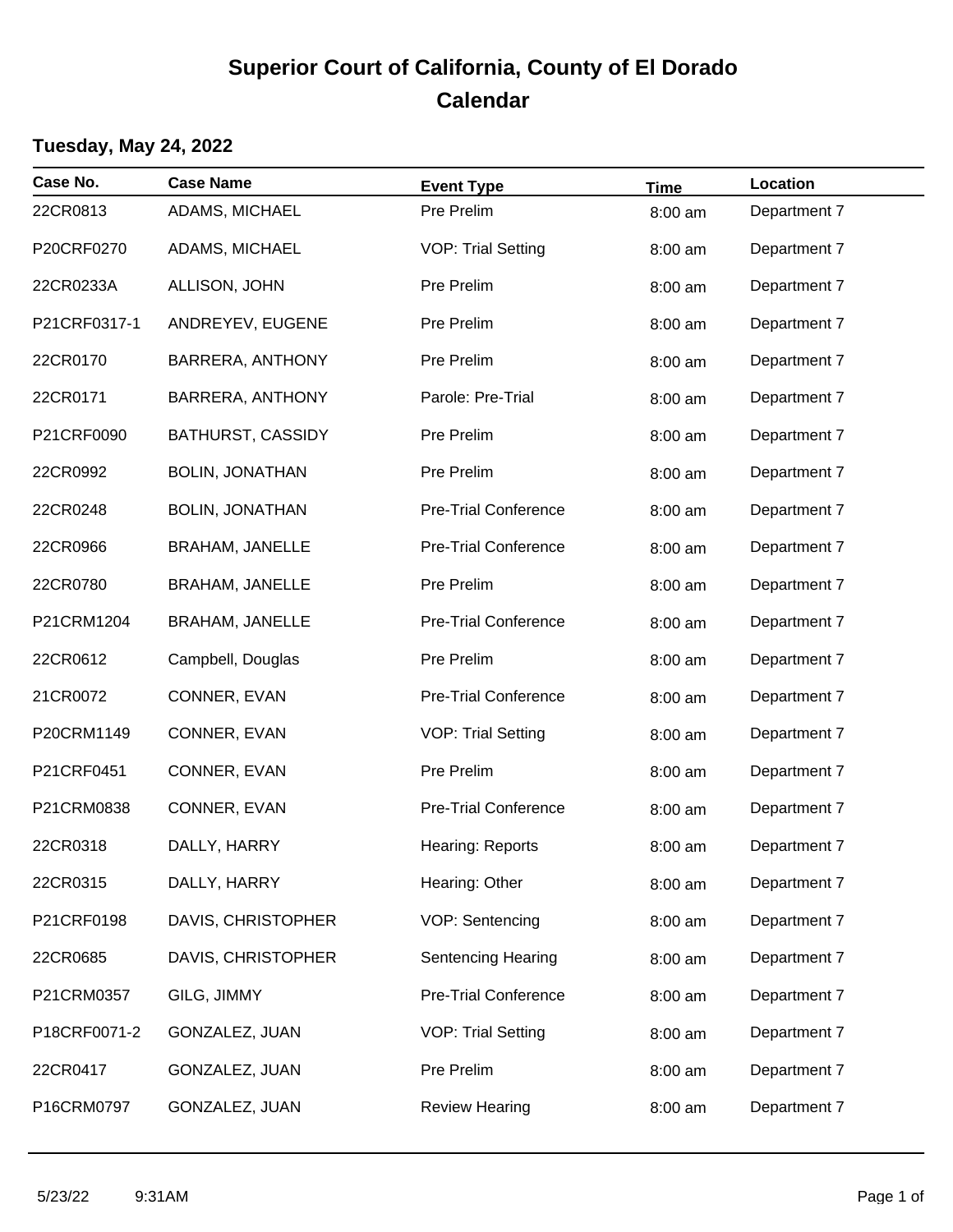## **Superior Court of California, County of El Dorado Calendar**

#### **Tuesday, May 24, 2022**

| Case No.    | <b>Case Name</b>        | <b>Event Type</b>           | <b>Time</b> | Location     |  |
|-------------|-------------------------|-----------------------------|-------------|--------------|--|
| P19CRM1080  | GONZALEZ, JUAN          | <b>Review Hearing</b>       | 8:00 am     | Department 7 |  |
| 22CR0703    | Henson, Matthew         | Pre Prelim                  | 8:00 am     | Department 7 |  |
| 22CR0705    | Henson, Matthew         | Parole: Pre-Trial           | 8:00 am     | Department 7 |  |
| 22CR0397    | Miller, Gregory         | Pre Prelim                  | 8:00 am     | Department 7 |  |
| P21CRF0482  | MILOSEVICH, NATASHA     | Pre Prelim                  | 8:00 am     | Department 7 |  |
| P20CRF0387  | MORGAN, BRIAN           | Pre Prelim                  | 8:00 am     | Department 7 |  |
| 22CR0233B   | MORMAN, NANCI           | Pre Prelim                  | 8:00 am     | Department 7 |  |
| P20CRF0645  | RUSSELL, DANIEL         | Pre Prelim                  | 8:00 am     | Department 7 |  |
| 22CR0007    | SHEPHERD, STEVEN        | Pre Prelim                  | 8:00 am     | Department 7 |  |
| 22CR0747A   | SIMS, DILLON            | Pre Prelim                  | 8:00 am     | Department 7 |  |
| 22CR0747    | SIMS, DOMONIC           | Pre Prelim                  | 8:00 am     | Department 7 |  |
| 22CR0711    | SIMS, KIRTUS            | Pre Prelim                  | 8:00 am     | Department 7 |  |
| 22CR0934B   | SIMS, KIRTUS            | Pre Prelim                  | 8:00 am     | Department 7 |  |
| P21CRF0072  | SOHANI, MARGIE          | Pre Prelim                  | 8:00 am     | Department 7 |  |
| 22CR0030    | TOLBERT, ANDRE          | Pre Prelim                  | 8:00 am     | Department 7 |  |
| 22CR0973    | <b>WILCOX, JACK</b>     | Pre Prelim                  | 8:00 am     | Department 7 |  |
| 22CR0233    | <b>WILLIAMS, TROY</b>   | Pre Prelim                  | 8:00 am     | Department 7 |  |
| 21CR0013A   | WOODROW, TRAVIS         | Pre Prelim                  | 8:00 am     | Department 7 |  |
| P18CJR0010G | <b>WOODROW, TRAVIS</b>  | <b>PRCS: Pre-Trial</b>      | 8:00 am     | Department 7 |  |
| P18CJR0010H | WOODROW, TRAVIS         | PRCS: Pre-Trial             | 8:00 am     | Department 7 |  |
| 21CR0229    | COLBURN, GREGORY        | Pre Prelim                  | 1:00 pm     | Department 7 |  |
| P21CRM0338  | <b>COLBURN, GREGORY</b> | <b>Pre-Trial Conference</b> | $1:00$ pm   | Department 7 |  |
| P21CRM0371  | <b>COLBURN, GREGORY</b> | <b>Pre-Trial Conference</b> | $1:00$ pm   | Department 7 |  |
| P21CRM0576  | <b>COLBURN, GREGORY</b> | <b>Pre-Trial Conference</b> | $1:00$ pm   | Department 7 |  |
| P21CRF0484  | DEAL, ELVIRA            | Pre Prelim                  | 1:00 pm     | Department 7 |  |